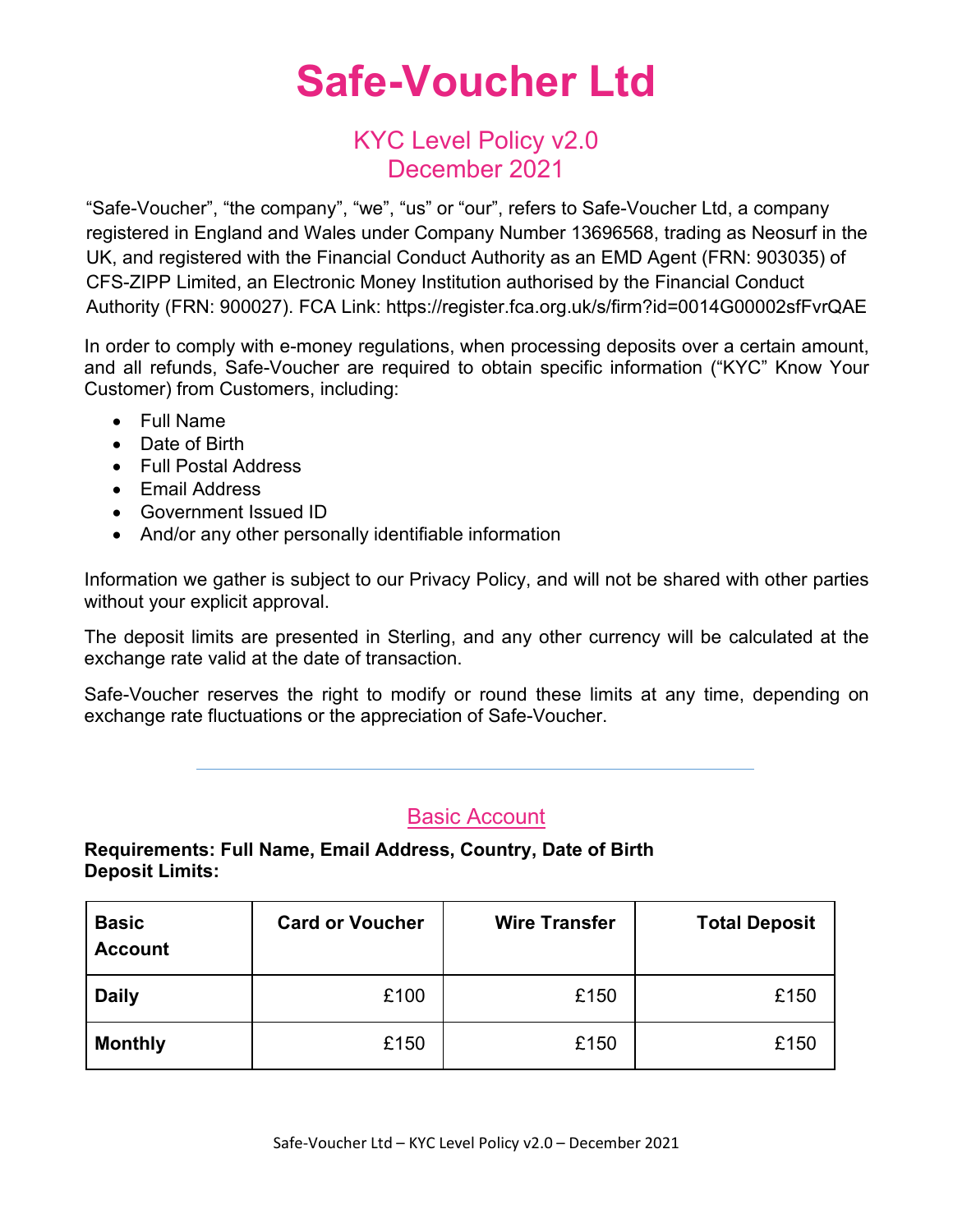# **Safe-Voucher Ltd**

Premium Account  $*$ 1st month $*$ 

 **Requirements: KYC Documents Approved (ID Documents + Proof of Address) Deposit limits:**

| <b>PREMIUM</b><br><b>ACCOUNT</b> | <b>Card or Voucher</b> | <b>Wire Transfer</b> | <b>Total Deposit</b> |
|----------------------------------|------------------------|----------------------|----------------------|
| <b>Daily</b>                     | £1,000                 | £3,000               | £3,000               |
| <b>Monthly</b>                   | £3,000                 | £10,000              | £10,000              |

### **Premium Account**

\*After at least 1 deposit in previous month\*

 **Requirements: KYC Documents Approved (ID Documents + Proof of Address) Deposit limits:**

| <b>PREMIUM</b><br><b>ACCOUNT</b> | <b>Card or Voucher</b> | <b>Wire Transfer</b> | <b>Total Deposit</b> |
|----------------------------------|------------------------|----------------------|----------------------|
| <b>Daily</b>                     | £2,000                 | £3,000               | £3,000               |
| <b>Monthly</b>                   | £5,000                 | £10,000              | £10,000              |